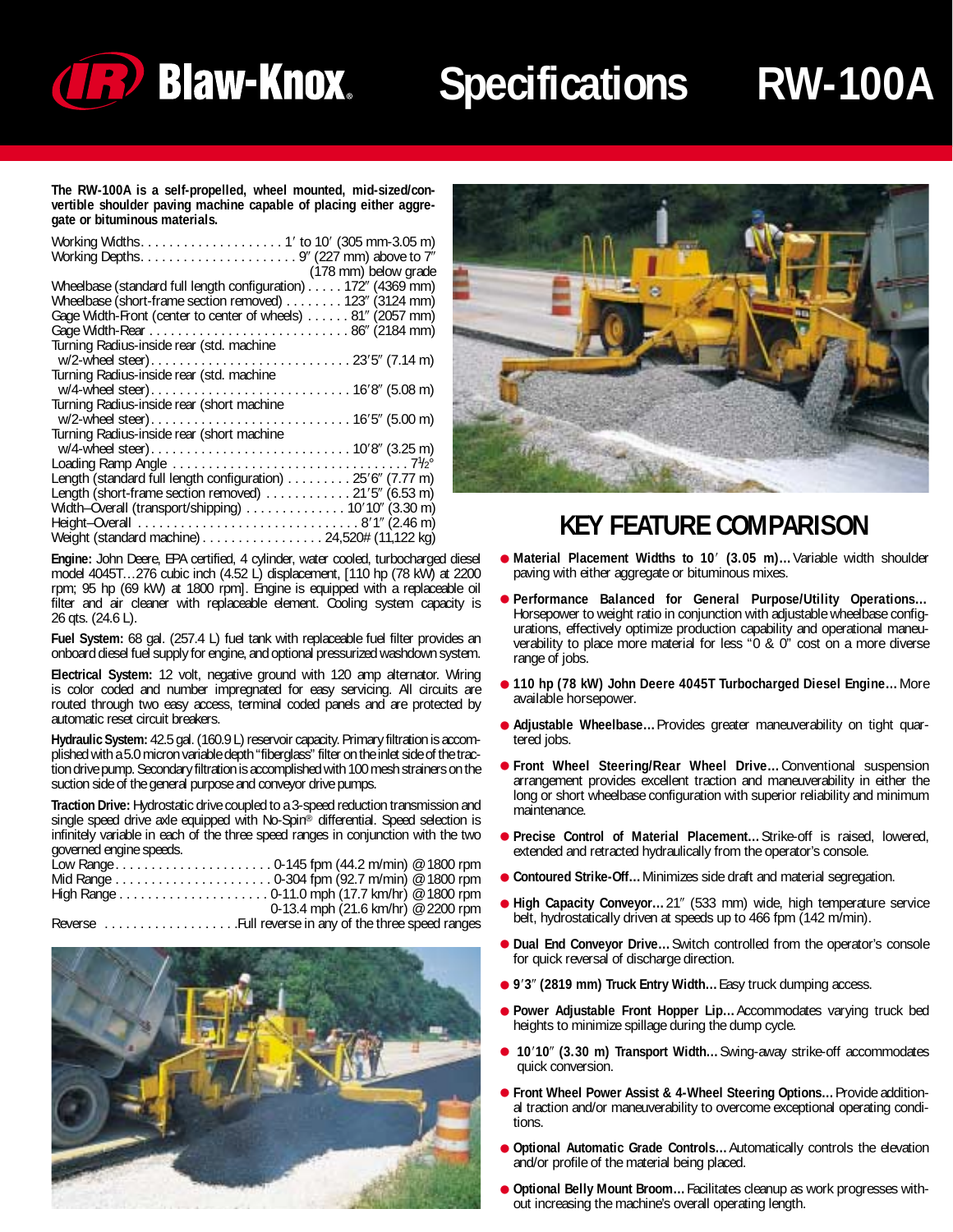**Adjustable Wheelbase:** A bolt-in, removable frame section permits shortening the wheelbase/overall length 49" (1238 mm) to provide greater maneuverability on tight-quartered jobs.

**Suspension:** 385/65R22.5 radial pneumatic tires, hydroflated to provide maximum tractive effort, then inflated to 105 psi (725 kPa).

**Controls:** Dual control stations (right and left side) each equipped with a direction/speed control lever (lockable operator's console and seat are easily moved from one side to the other), foot actuated conveyor function switch and brake pedal.



Control functions located on the operator's console include main power, starter throttle, horn, conveyor speed, shuttle and discharge direction, strike-off lift and lateral movement, hopper lip position, steering and parking brake.

Analog gauges for engine oil pressure, water temperature, voltmeter and hydraulic oil temperature together with the tachometer/hour meter, a second main power switch, tail light and engine governor control switch are located on the lockable engine instrument panel.

**Brakes:** Primary braking is accomplished through the dynamics of the hydrostatic traction drive. Foot actuated hydraulic caliper/disc secondary brakes are mounted on the output ends of the rear axle. Application of the parking brake can be accomplished by actuating an electrical switch on the operator's console.

**Operator's Umbrella:** 54" (1372 mm) square umbrella with mounting hardware.

**Front End:** Choice of either Standard Push Rollers, Oscillating Push Rollers or Truck Hitch.

**Standard Push Rollers:** Two bearing equipped push rollers mounted on the machine's front push plate.

**Oscillating Push Rollers:** Two bearing equipped push rollers mounted on a 111.75 (2839 mm) wide, oscillating frame; compensates for minor directional misalignment of truck with road widener.



**Truck Hitch:** Two bearing equipped push rollers mounted on an oscillating frame with electric/hydraulic actuated, roller equipped clamp arms; quickly grips and secures a truck in proper attitude for unloading material into the machine's hopper; automatically compensates for both minor lateral and directional misalignment of truck with road widener with no exposed secondary slide mechanisms.<br>Maximum Arm One

| Automatically Self-centering |  |
|------------------------------|--|



**Power Adjustable Front Hopper Lip:** Hydraulically adjustable front hopper chute with Tivar® polymer retaining lip [8<sup>5</sup>/8" (219 mm) high at the outer ends, 55 /8 (143 mm) high in the center] is infinitely adjustable in height up to a maximum of 7" (178 mm) to accommodate varying truck bed heights and reduce spillage during the dump cycle.

**Conveyor:** 21" (533 mm) wide, high temperature service belt with nitrile rubber cover traveling on tapered roller bearing support rollers, and equipped with adjustable wipers to prevent material build-up. Drum type combination head/tail pulleys are equipped with serviceable lagging to minimize belt slippage. The entire conveyor assembly can be extended and retracted hydraulically up to 43/4" (121 mm) to assist in precisely controlling material placement.



The conveyor will discharge material from either side of the machine. Discharge direction, left or right, is controlled with an electrical switch on the operator's console. Note that to accommodate opposite side discharge, it is necessary to transfer the strike-off assembly, hopper confining chutes, operator's console and seat to the opposite side of the machine. Unless otherwise specified, all RW-100A Road Wideners are shipped from the factory set-up for right side discharge.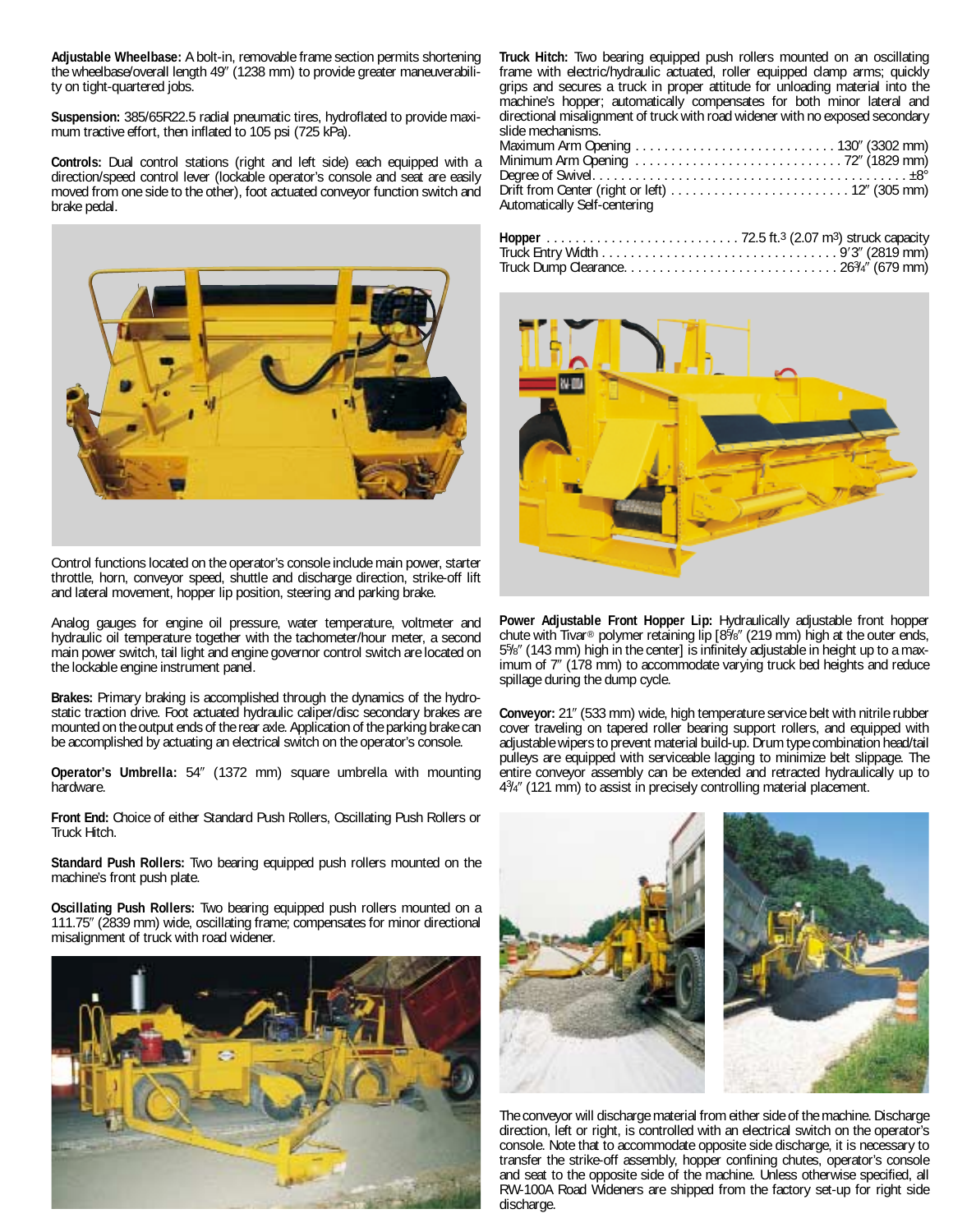

**Conveyor Drive:** Independent, variable speed, hydrostatic, dual end drive system with two high torque, direct drive hydraulic motors (one on each end of the conveyor) powers the conveyor belt at speeds from 0 to 466 fpm (0-142 m/min). Discharge speed is controlled with the conveyor speed control knob on the operator's console. "On-Off" function is controlled with a foot switch, one of which is located at each control station. Discharge direction, left or right, is controlled with an electrical switch on the operator's console.

**Strike-Off:** The contoured strike-off spreads material to a controlled width, depth and slope with minimum side draft and minimum segregation of material. The basic strike-off consists of one 2' to 3' (610 mm-914 mm) telescoping section, one 1' (305 mm), one 3' (914 mm) and one 6' (1829 mm) section. Strike-off is raised, lowered, extended and retracted hydraulically with manual stops for fine adjustment of elevation and slope. Outer edger plate assembly is included.

#### **OPTIONAL EQUIPMENT**

**2**- **(610 mm) Crown Attachment:** A 2' (610 mm) contoured strikeoff extension, hinged in the center with turnbuckle adjustment; for use where a secondary crown [up to 1" (25 mm) in 12" (305 mm)] is required at some point away from the pavement edge.





When shipping or traveling on the job, the strike-off can be swung flush with the side of the machine to limit overall width to 10'10" (3.30 m). A second strike-off assembly can be added to the opposite side of the machine to virtually eliminate the changeover time required in operations where frequent changes in right/left side material discharge are necessary.



**3**- **(914 mm) Hydraulic Strike-Off Extensions:** A hydraulically extendible strikeoff extension (left side or right side) that can be mounted on the outer end of either the standard 3' (914 mm) or 6' (1829 mm) contoured strike-off sections to provide additional "on-the-go" variable operating width flexibility in conjunction with the standard 2' to  $3^{7}$  (610 mm-914 mm) telescoping sections.